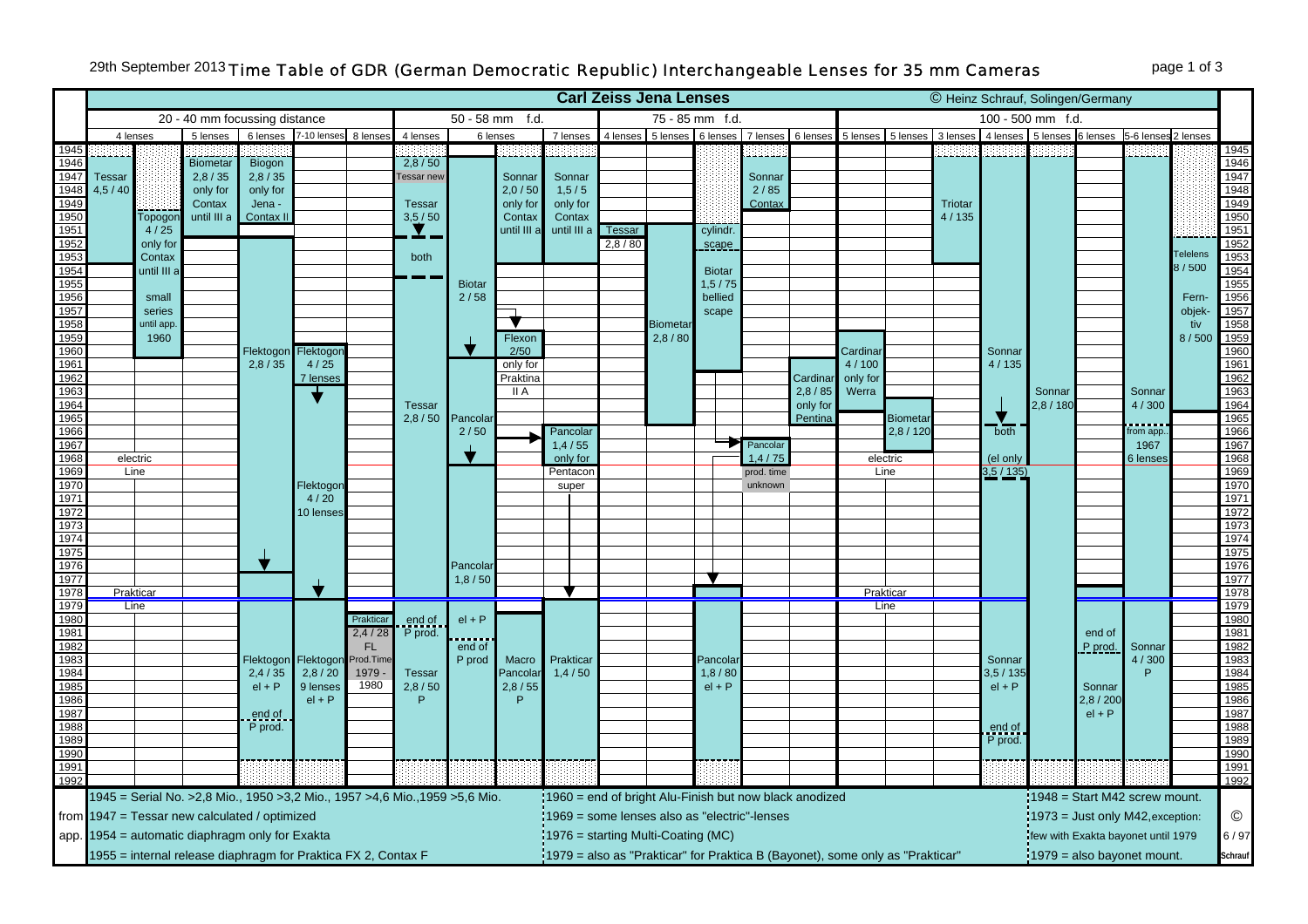## 29th September 2013 *Time Table of GDR (German Democratic Republic) Interchangeable Lenses for 35 mm Cameras* page 2 of 3

|                                                                                                                                           |                     |                  | <b>Carl Zeiss Jena Lenses</b> |                   | <b>Meyer Görlitz Lenses</b><br>© Heinz Schrauf, Solingen/Germany |           |                                                     |                                     |                                     |                                                                                   |                       |                   |                   |                      |                 |                      |                    |                     |                 |                                             |                    |                   |                    |                                                                              |
|-------------------------------------------------------------------------------------------------------------------------------------------|---------------------|------------------|-------------------------------|-------------------|------------------------------------------------------------------|-----------|-----------------------------------------------------|-------------------------------------|-------------------------------------|-----------------------------------------------------------------------------------|-----------------------|-------------------|-------------------|----------------------|-----------------|----------------------|--------------------|---------------------|-----------------|---------------------------------------------|--------------------|-------------------|--------------------|------------------------------------------------------------------------------|
|                                                                                                                                           | other               |                  |                               |                   |                                                                  |           | 28 - 40 mm f.d.                                     |                                     | $50 - 58$ mm f.d.<br>75 - 90 mm f.d |                                                                                   |                       |                   |                   |                      |                 |                      |                    | 100 - 500 mm f.d.   |                 |                                             |                    |                   |                    |                                                                              |
|                                                                                                                                           | 2 mirrors +4 lenses |                  | 9 lenses                      | 12 lenses         | 5 lenses                                                         | 4 lenses  | 7 lenses                                            |                                     | 3 lenses                            | 4 lenses                                                                          | 5 to 6 lenses         |                   | 5 lenses          | 4 lenses             | 3 lenses        |                      | 5 lenses           |                     | 4 lenses        |                                             | 4/5 lenses         |                   | 4 lenses           |                                                                              |
| 1945                                                                                                                                      |                     |                  |                               |                   |                                                                  |           |                                                     |                                     |                                     |                                                                                   |                       |                   |                   |                      |                 |                      |                    |                     |                 |                                             |                    |                   |                    | 1945                                                                         |
| 1946<br>1947                                                                                                                              |                     |                  |                               |                   |                                                                  |           |                                                     |                                     |                                     |                                                                                   |                       |                   |                   |                      |                 |                      |                    |                     |                 |                                             |                    |                   |                    | 1946<br>1947                                                                 |
| 1948                                                                                                                                      |                     |                  |                               |                   |                                                                  |           |                                                     |                                     |                                     |                                                                                   |                       |                   |                   |                      |                 |                      |                    |                     |                 |                                             |                    |                   |                    | 1948                                                                         |
| 1949                                                                                                                                      |                     |                  |                               |                   |                                                                  |           |                                                     |                                     |                                     |                                                                                   |                       |                   |                   |                      |                 |                      |                    |                     |                 |                                             |                    |                   |                    | 1949                                                                         |
| 1950                                                                                                                                      |                     |                  |                               |                   |                                                                  |           |                                                     |                                     |                                     |                                                                                   |                       |                   |                   |                      |                 |                      |                    |                     |                 |                                             |                    |                   |                    | 1950                                                                         |
| 1951<br>1952                                                                                                                              |                     |                  |                               |                   | Helio-                                                           |           |                                                     |                                     |                                     |                                                                                   |                       |                   |                   | Primotal<br>3,5 / 85 |                 |                      |                    |                     | <b>Felemego</b> |                                             |                    |                   |                    | $\frac{1}{1951}$<br>1952                                                     |
| 1953                                                                                                                                      |                     |                  |                               |                   | plan                                                             |           |                                                     |                                     |                                     |                                                                                   |                       |                   | Primo-            | .3.5/80              | Trioplan        |                      |                    |                     | 5, 5 / 150      |                                             |                    |                   |                    |                                                                              |
| 1954                                                                                                                                      |                     |                  |                               |                   | 4,5/40                                                           |           |                                                     |                                     |                                     |                                                                                   | Primo-                |                   | plan              | Exakta               | 2,8/100         |                      |                    |                     | ▼               |                                             |                    |                   |                    |                                                                              |
| 1955<br>1956                                                                                                                              |                     |                  |                               |                   |                                                                  |           |                                                     |                                     | <b>Trioplan</b>                     | Primotar                                                                          | plan                  |                   | 1,9/75            |                      |                 |                      |                    |                     |                 |                                             |                    |                   | Tele-              |                                                                              |
| 1957                                                                                                                                      |                     |                  |                               |                   |                                                                  | Prima-    |                                                     |                                     |                                     | 2,9 / 50 3,5 / 50 E                                                               | 1,9/58<br>5 lenses    |                   |                   | Tele-                | until<br>1966   |                      |                    |                     | Tele-<br>megor  | Tele-                                       |                    |                   | megor<br>5, 5 / 40 |                                                                              |
| 1958                                                                                                                                      |                     |                  |                               |                   |                                                                  | gon       |                                                     |                                     |                                     |                                                                                   |                       |                   |                   | fogar                |                 |                      |                    |                     | 5,5 / 180       | megor                                       |                    | Tele-             |                    |                                                                              |
| 1959                                                                                                                                      |                     |                  |                               |                   |                                                                  | 4, 5 / 35 |                                                     |                                     | ╈                                   | Primotar                                                                          |                       |                   |                   | 3,5/90               |                 |                      |                    |                     | $\bigstar$      | 5,5/250                                     |                    | megor             |                    |                                                                              |
| 1960<br>1962<br>1963<br>1966<br>1966<br>1968<br>1968<br>1968<br>1969<br>1970<br>1971                                                      |                     |                  |                               |                   |                                                                  |           |                                                     |                                     |                                     | 2,8/50                                                                            |                       | Domiror<br>2/50   |                   | for Altix            | <b>Trioplan</b> |                      |                    | Primotar<br>3,5/135 |                 |                                             |                    | 4,5 / 300         |                    | 1953<br>1954<br>1955<br>1956<br>1957<br>1958<br>1969<br>1962<br>1962<br>1963 |
|                                                                                                                                           |                     |                  |                               |                   |                                                                  |           |                                                     |                                     |                                     |                                                                                   |                       | for               |                   |                      | 2,8/100         |                      | Domigor            |                     | Primota         |                                             |                    | 4 lenses          |                    |                                                                              |
|                                                                                                                                           |                     |                  |                               |                   |                                                                  |           |                                                     |                                     |                                     |                                                                                   | Oreston               | Exakta            |                   |                      | N               |                      | 4/135              |                     | 3,5/180         |                                             |                    |                   |                    |                                                                              |
|                                                                                                                                           |                     |                  |                               |                   |                                                                  |           |                                                     |                                     |                                     |                                                                                   |                       | 1,8 / 50 6 lenses |                   |                      |                 |                      | for                |                     |                 |                                             |                    |                   |                    | 1964                                                                         |
|                                                                                                                                           |                     |                  |                               |                   | Lydith<br>3,5/30                                                 |           | Oreste-                                             |                                     |                                     |                                                                                   | <b>6</b> lenses       |                   |                   |                      |                 | Oresto               | Pentina<br>Orestor |                     |                 |                                             | Orestegor<br>4/200 |                   | Orestego           | 1965<br>1966                                                                 |
|                                                                                                                                           |                     |                  |                               |                   |                                                                  |           | gon                                                 |                                     |                                     |                                                                                   |                       |                   |                   |                      |                 | 2,8/100              | 2,8/135            |                     |                 |                                             |                    | Orestegor         | 5,6/50             | 1967                                                                         |
|                                                                                                                                           |                     |                  |                               | electric          |                                                                  |           | 2,9/29                                              |                                     |                                     |                                                                                   |                       |                   |                   |                      |                 |                      |                    |                     |                 | electric                                    | 5 lenses           | 4/300             |                    | 1968                                                                         |
|                                                                                                                                           |                     |                  |                               | Line              | $\bigstar$                                                       | Pentacon  |                                                     |                                     |                                     |                                                                                   |                       |                   |                   | Pentacon             |                 | $\blacktriangledown$ |                    |                     |                 | Line                                        | ₩                  | 5 lenses<br>▼     |                    | 1969<br>1970                                                                 |
|                                                                                                                                           |                     |                  |                               |                   |                                                                  | Line      |                                                     |                                     | Domiplar                            |                                                                                   |                       |                   |                   | Line                 |                 |                      |                    |                     |                 |                                             |                    |                   |                    | 1971                                                                         |
|                                                                                                                                           |                     |                  |                               |                   |                                                                  |           |                                                     |                                     | 2,8/50                              |                                                                                   |                       |                   |                   |                      |                 | Pentacor             |                    |                     |                 |                                             |                    |                   |                    | 1972                                                                         |
| 1973<br>1974                                                                                                                              | Mirror-             | Mirror-          |                               |                   |                                                                  |           |                                                     |                                     | for exp                             |                                                                                   | Pentacor              |                   |                   |                      |                 | auto                 | Pentaco            |                     |                 |                                             |                    | Pentacon<br>4/300 |                    |                                                                              |
|                                                                                                                                           | Lens<br>4/500       | Lens<br>5,6/1000 |                               |                   |                                                                  |           |                                                     |                                     | some                                |                                                                                   | auto<br>1,8/50        |                   |                   |                      |                 | 2,8/10<br>el         | auto<br>2,8/135    |                     |                 |                                             | Pentacor           |                   |                    | $\frac{1973}{1974}$                                                          |
|                                                                                                                                           |                     |                  |                               |                   |                                                                  |           |                                                     |                                     | Orestor                             |                                                                                   | $el + P$              |                   |                   |                      |                 |                      | el                 |                     |                 |                                             | 4/200              | 5 lenses          |                    | 1976<br>1977                                                                 |
|                                                                                                                                           |                     |                  |                               |                   |                                                                  |           |                                                     |                                     | 2,8/50                              |                                                                                   | <b>6</b> lenses       |                   |                   |                      |                 |                      |                    |                     |                 |                                             | el                 |                   |                    |                                                                              |
| 1975<br>1976<br>1977<br>1978<br>1989<br>1989<br>1983<br>1983<br>1984<br>1985<br>1986<br>1985                                              |                     |                  |                               | Prakticar<br>Line |                                                                  |           |                                                     |                                     | or<br>toma                          |                                                                                   |                       |                   | Pentacon-Praktica | Line                 |                 |                      |                    |                     |                 |                                             | 5 lenses           |                   |                    | 1978<br>1979                                                                 |
|                                                                                                                                           |                     |                  |                               |                   |                                                                  |           |                                                     |                                     | lens                                |                                                                                   | or expo               |                   |                   |                      |                 |                      |                    |                     |                 |                                             |                    |                   |                    | 1980<br>1981                                                                 |
|                                                                                                                                           |                     |                  |                               | Vario-Prakticar   |                                                                  |           |                                                     |                                     | 2,8/50                              |                                                                                   | some                  |                   |                   |                      |                 |                      |                    |                     |                 |                                             |                    |                   |                    |                                                                              |
|                                                                                                                                           |                     | $\mathsf P$      | Vario-                        | resp.             | Pentacor<br>3,5/30                                               |           | Pentacon<br>auto                                    |                                     | or<br>Pentafle                      |                                                                                   | Pentafle:<br>autocolo |                   |                   |                      |                 |                      | entaco             |                     |                 |                                             |                    |                   | Pentaco            | 1982<br>1983<br>1984                                                         |
|                                                                                                                                           |                     |                  | Pancolar                      |                   |                                                                  |           | 2,8/29                                              |                                     | color                               |                                                                                   | 1,8/50                |                   |                   |                      |                 |                      | auto               |                     |                 |                                             |                    |                   | 5,6/500            |                                                                              |
|                                                                                                                                           |                     |                  | $2,7 - 3,5/$                  |                   |                                                                  |           |                                                     | $el$ $\blacktriangleright$ Pentacor | 2,8/50                              | Pentacor                                                                          | <b>or</b>             |                   |                   |                      |                 |                      | 2,8/135            |                     |                 |                                             |                    |                   |                    |                                                                              |
|                                                                                                                                           |                     | end of           | $35 - 70$                     | Vario-            |                                                                  |           |                                                     | auto                                |                                     | Prakticar                                                                         | Auto-                 |                   |                   |                      |                 |                      | $el + P$           |                     |                 |                                             |                    |                   |                    |                                                                              |
| 1988                                                                                                                                      |                     | P prod.          | P                             | Sonnar<br>4/      |                                                                  |           |                                                     | 2,8/28<br>$el + P$                  |                                     | 2,4/50                                                                            | evueno<br>1,8/50      |                   |                   |                      |                 |                      |                    |                     |                 | 8 lenses                                    |                    |                   |                    |                                                                              |
| 1989                                                                                                                                      |                     |                  |                               | $80 - 200$        |                                                                  |           |                                                     |                                     |                                     |                                                                                   |                       |                   |                   |                      |                 |                      |                    |                     |                 | Zoom                                        |                    |                   |                    |                                                                              |
| 1990                                                                                                                                      |                     |                  |                               | P                 |                                                                  |           |                                                     |                                     |                                     |                                                                                   |                       |                   |                   |                      |                 |                      |                    |                     |                 | $3,5-4,8$                                   |                    |                   |                    | 1985<br>1986<br>1987<br>1988<br>1989<br>1990<br>1991                         |
| 1991<br>1992                                                                                                                              |                     |                  |                               |                   |                                                                  |           |                                                     |                                     |                                     |                                                                                   |                       |                   | $35 - 70$         |                      |                 |                      | 1992               |                     |                 |                                             |                    |                   |                    |                                                                              |
|                                                                                                                                           |                     |                  |                               |                   |                                                                  |           |                                                     |                                     |                                     | 1948 = M 42 screw, Serial No. >1 Mio., 1952 >1.4 Mio., 1957 >2 Mio., 1961 >3 Mio. |                       |                   |                   |                      |                 |                      |                    |                     |                 | 1985 = Integration into VEB Carl Zeiss Jena |                    |                   |                    |                                                                              |
|                                                                                                                                           |                     |                  |                               |                   |                                                                  |           | 1971 = Pentacon, no more Meyer ( without Domiplan ) |                                     |                                     |                                                                                   |                       |                   |                   |                      |                 |                      |                    |                     |                 | (some lenses named Carl Zeiss Jena P)       |                    |                   |                    | $\copyright$                                                                 |
| from                                                                                                                                      |                     |                  |                               |                   |                                                                  |           |                                                     |                                     |                                     |                                                                                   |                       |                   |                   |                      |                 |                      |                    |                     |                 |                                             |                    |                   |                    |                                                                              |
| app.                                                                                                                                      |                     | see page 1       |                               |                   | $1973$ = just only M 42                                          |           |                                                     |                                     |                                     |                                                                                   |                       |                   |                   |                      |                 |                      |                    |                     |                 | 1990 = once again Meyer, Made in Germany    |                    |                   |                    | 6/97                                                                         |
| (after Re-Union, 1992 than liquidated)<br>1979 = also as "Pentacon-Prakticar" for Praktica B (Bayonet), some only as "Pentacon-Prakticar" |                     |                  |                               |                   |                                                                  |           |                                                     |                                     |                                     |                                                                                   |                       | Schrauf           |                   |                      |                 |                      |                    |                     |                 |                                             |                    |                   |                    |                                                                              |